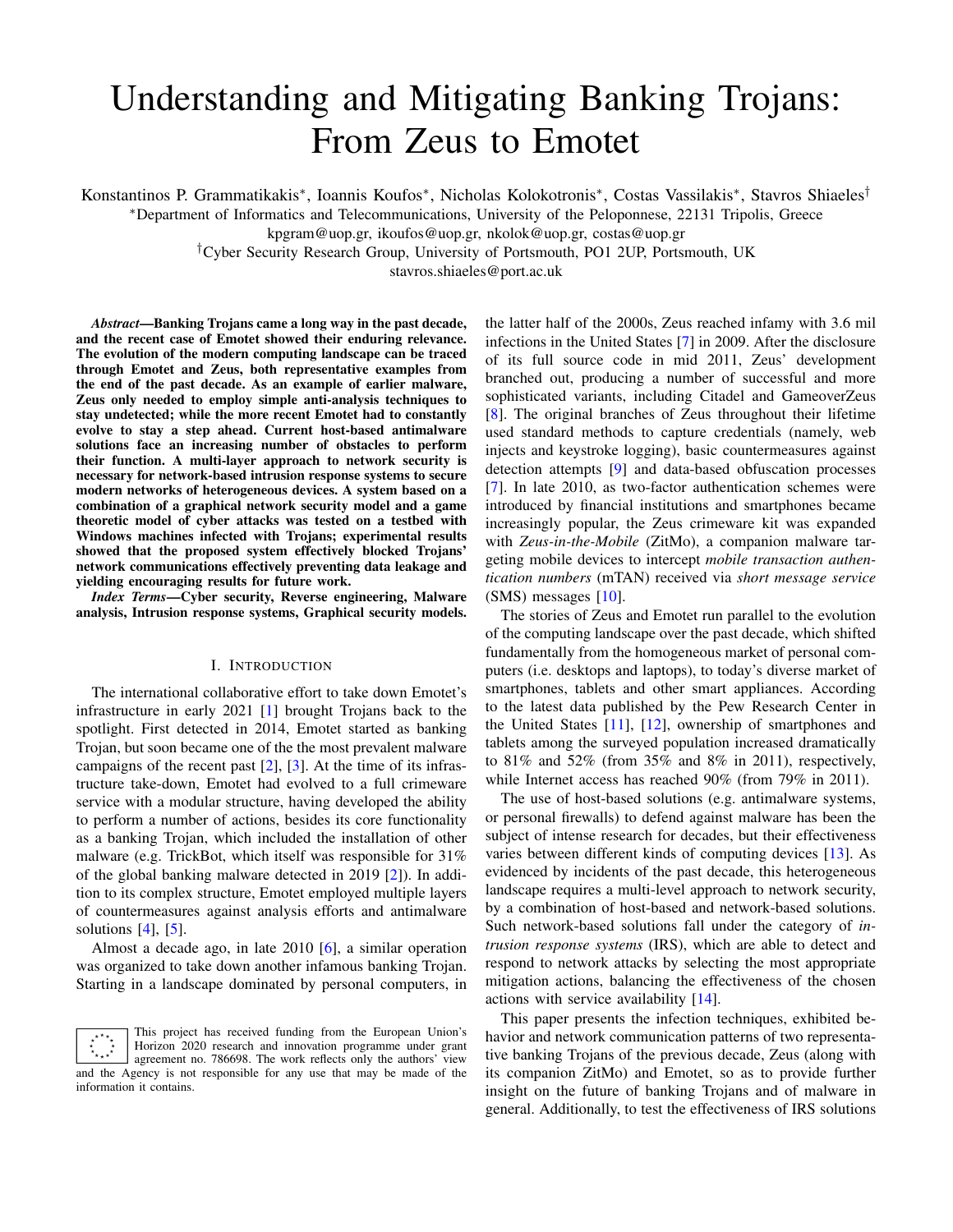to defend against such malware, an IRS based on a *graphical network security model* (GNSM) of the network and a game theoretic model of cyber attacks was tested on the presence of a Zeus-infected device. The results of its testing were encouraging, as Zeus network traffic was successfully blocked, but further testing against newer threats, including Emotet, is required to verify its effectiveness against novel threats. The paper's main contributions are as follows:

- Insight on the rapid increase in malware complexity is provided, by comparing the attack strategies and employed countermeasures of two representative examples from the past decade.
- Common behavioral patterns between Zeus and Emotet were identified, including the use of encrypted network communications which, when implemented correctly, can bypass signature-based detection systems.
- Automatically generated intrusion response strategies have been successfully tested against Zeus-infected Windows machines in a realistic network testbed.

The rest of the paper is organized as follows: previous work on Zeus, ZitMo and Emotet is presented in Section [II;](#page-1-0) a highlevel presentation of their infection techniques, behavior and network communications is given in Section [III;](#page-2-0) whilst more technical details are presented in Section [IV.](#page-3-0) The IRS and the main findings of its testing are presented in Section [V,](#page-5-0) while concluding remarks are provided in Section [VI.](#page-6-0)

#### II. RELATED WORK

<span id="page-1-0"></span>Interest in the area of malicious software research has been steadily increasing for decades, and Zeus quickly became the subject of intense research in its own right, as the scale of its impact grew significantly and its targets became global. One of the earliest reports was presented by [\[15\]](#page-7-14), covering the usage of the toolkit (ver. 1.2.5.4) and some observations on a (then) live campaign which used the Fiesta web exploitation framework. A more complete report was presented by [\[9\]](#page-7-8), covering the usage and inner workings of the toolkit (ver. 1.2.4.2), its information gathering functionalities, additional capabilities and network communication patterns of the produced bots, along with a review of the *command and control* (C&C) server functionality. A reverse engineering effort on the same version of the toolkit was presented by [\[7\]](#page-7-6), in which the four obfuscation layers were analyzed, a script to automate the encryption key recovery from a captured bot executable was created, and the possibility to utilize false information injection as an active countermeasure was discussed. A comparative study of two versions of the toolkit (ver. 1.2.7.19 and 2.0.6.5) was conducted by  $[16]$ , noting the evolution of the toolkit that allowed a single machine to be infected multiple times by different botnets. A detailed analysis of the first publicly disclosed version (ver. 2.0.8.9) was presented by [\[17\]](#page-7-16), a detailed presentation of its obfuscation algorithm, the usage of RC4 encryption and the key extraction process from captured network traffic were presented, while an *intrusion detection system* (IDS) specifically for Zeus was presented and benchmarked. GameoverZeus, a variant following a decentralized networking approach was described

by [\[18\]](#page-7-17), [\[19\]](#page-7-18); an analysis of samples gathered over a two-year period allowed for a detailed presentation of its peer-to-peer protocol and of the three-layer topology formed by its botnet. Authorship analysis on the first publicly disclosed version (ver. 2.0.8.9) was conduced by  $[20]$ , indicating that the toolkit was developed by two persons, each working on modules across the entire source code tree. An investigation on the uptime of the C&C servers for Zeus, Citadel, Ice IX and KINS botnets, presented by [\[21\]](#page-7-20), indicated that the geographic location and hosting type greatly affected uptime. A comparative review of six banking malware was conducted by [\[22\]](#page-7-21) to track their use of anti-analysis measures; using a version 2 sample as a representative of early banking Trojans, the authors noted the increasing effort needed to reverse engineer such malware, and the choice of simple, yet effective, measures by knowledge of the malware analysis process; such processes typically involve static and dynamic analysis techniques [\[23\]](#page-7-22).

Similar research interest was also shown for ZitMo; being one of the first malware targeting early mobile devices, it showed the future direction for malicious actors and security researchers alike. A detailed report about the first observed version of ZitMo was presented by [\[10\]](#page-7-9) and updated in [\[24\]](#page-7-23), the reports noted the novelty of mobile Trojans, ZitMo's narrow aim to only intercept mTAN messages, along with its wide range of targeted platforms. The results of reverse engineering efforts on a sample targeting Symbian devices was presented by  $[25]$ ; the close relation of this version with SMS Monitor, an existing spyware, was shown by the large percentage of common strings and assembly routines. A later version of ZitMo for Android was analyzed by [\[26\]](#page-7-25), [\[27\]](#page-7-26), it was discovered that this version had the ability to communicate both via SMS messages and via *hypertext transfer protocol* (HTTP) requests. An evaluation of the effectiveness of eleven antimalware solutions and of the actual risk imposed by Android malware was presented by [\[13\]](#page-7-12); it showed that antimalware solutions are ineffective against unknown malware, which resulted in only one antimalware solution being able to detect altered ZitMo samples. An Android malware classification system was presented by [\[28\]](#page-7-27), using weighted contextual API dependency graphs and graph similarity metrics, the small differences between two ZitMo variants designed to communicate via different channels were used as a case study on the system's effectiveness.

In the recent past a new threat emerged called Emotet, characterized by its rapid evolution and versatility together with its use of multi-layer obfuscation and anti-analysis techniques, that quickly became a serious concern [\[2\]](#page-7-1), [\[3\]](#page-7-2). One of the first reports on Emotet was presented by [\[29\]](#page-7-28), and the significant divergence of its credential harvesting method (i.e. network traffic sniffing) from prior banking Trojans was noted. The multi-layer deobfuscation process for its dropper was analyzed by [\[30\]](#page-7-29), noting the complexity of its obfuscation and anti-analysis techniques, in addition to the common pitfall of creating deobfuscation scripts based on live samples that are subject to change. A more complete view of Emotet was presented by [\[31\]](#page-7-30); more details about its infection campaign were given, including the use of uninteresting topics on spam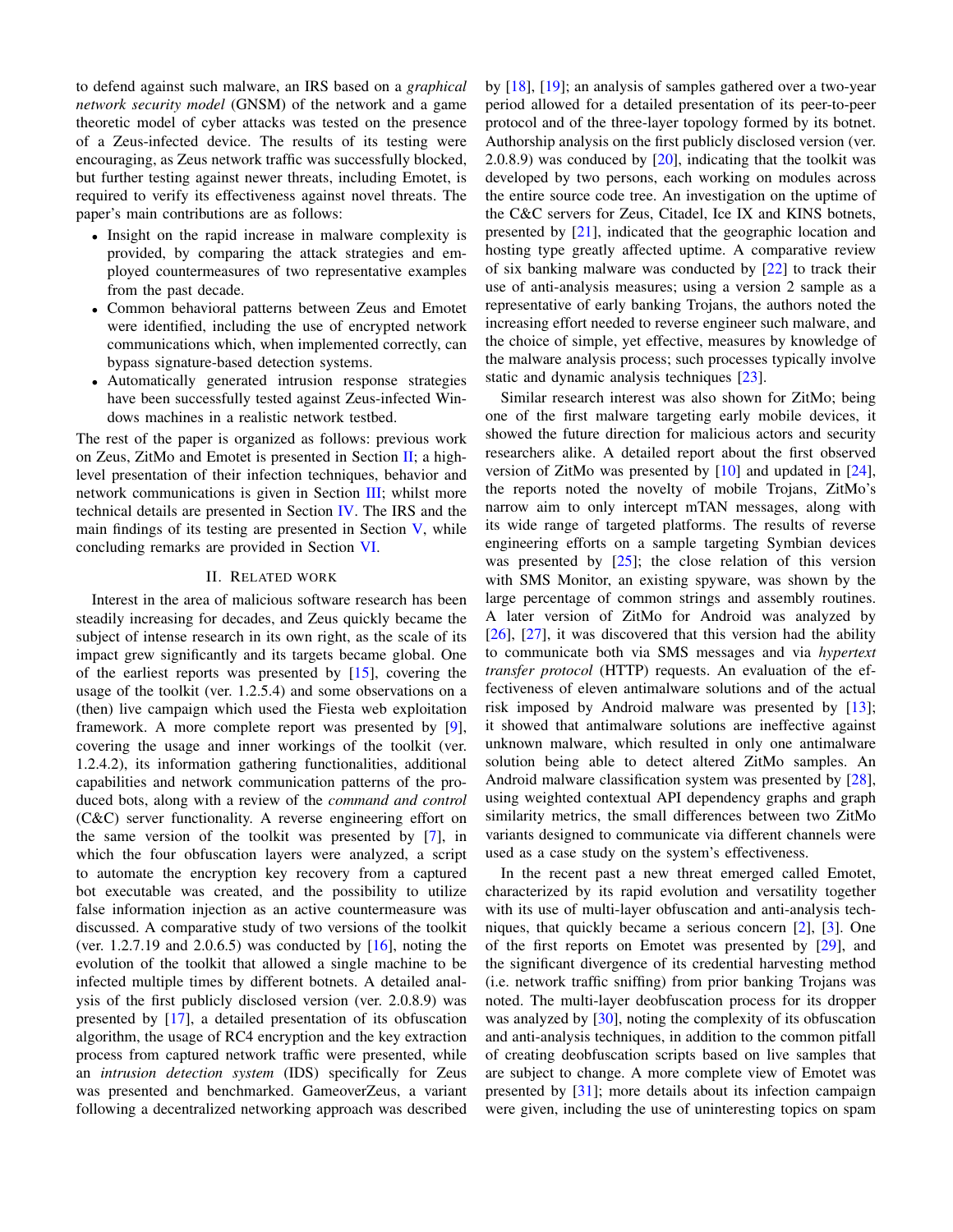emails, which helped gain their potential victims' trust, and the very short lifespan of compromised web servers hosting its payload. A number of reports on the evolution of Emotet were also presented by [\[4\]](#page-7-3), [\[5\]](#page-7-4), [\[32\]](#page-7-31), in which it was shown that the bulk of C&C servers were located in the United States, while also noting the *malware-as-a-service* (MaaS) monetization scheme followed by Emotet's operators, and the utilization of email thread hijacking, in conjunction with spam emails, to propagate.

#### III. ATTACK STRATEGIES

<span id="page-2-0"></span>Banking Trojans proliferated during the past decade, as more and more financial institutions started to provide web access to their services [\[33\]](#page-7-32), and threat actors employed them to intercept credentials or any sensitive information present on their systems. A number of attack vectors were exploited to spread such malware, through vulnerability exploitation and psychologically manipulative means (i.e. social engineering). Furthermore, the already significant threat posed by banking Trojans was magnified by their evolution to full crimeware services, as malicious actors seized the opportunity to utilize access to infected machines so as to mount further attacks by grouping them together in botnets, or for profit by offering their services to other malicious actors.

# *A. Zeus*

Zeus (also known as Zbot) offered the ability to attackers of varying skills and motivations to easily compile and deploy highly customized banking Trojans, while also allowing for the creation and management of a botnet  $[16]$ . The original variants of Zeus (i.e. versions 1 and 2) followed the *clientserver* networking paradigm, with an architecture consisting of a central C&C server and a number of bots (i.e. infected hosts). It was distributed as a toolkit which included the C&C server files (written in PHP 5) and a bot executable builder for Windows systems. The full source code of version 2.0.8.9 was disclosed publicly in mid 2011 [\[34\]](#page-7-33) which led to the creation of a number of variants, including Citadel, GameoverZeus, Ice IX, and KINS. Prior to its disclosure, the toolkit was available on underground forums; new versions were sold for a fee while older ones circulated for free.

The use of drive-by downloads triggered by exploitation frameworks as the primary infection vector was recorded as early as 2009 [\[15\]](#page-7-14). Their use involves the inclusion of malicious code on a website either through vulnerability exploitation (e.g. SQL injection, cross-site scripting) or through externally controlled elements (e.g. malicious advertisements). Apart from that, phishing schemes and other social engineering techniques were also used to spread Zeus.

Upon successful system infection, the installed bot could then perform a number of actions as instructed by the C&C, including: *hypertext markup language* (HTML) injection, transparent redirects, installation of certificates, interception of login credentials from *file transfer protocol* (FTP) and *post office protocol 3* (POP3) traffic, key logging, and screenshot capture. In order to capture credentials, HTML injection on

|                          | 图 CP :: Search in database ×             | View report                                           | <b>83</b> View report<br>×                                                                                             | $\times$ | 图 Full information about |         | $\times$ |   |
|--------------------------|------------------------------------------|-------------------------------------------------------|------------------------------------------------------------------------------------------------------------------------|----------|--------------------------|---------|----------|---|
| G<br>$\rightarrow$       | 0<br>⋒                                   |                                                       | Ø 172.16.4.67/zbotnet/cp.php?m=reports db&t=210123⁣ 图                                                                  |          | … ⊌<br>✿                 | l۱<br>т | Ø        | Ξ |
|                          | View report (HTTPS request, 1 172 bytes) |                                                       |                                                                                                                        |          |                          |         |          |   |
| Bot ID.                  | WIN-C9467EETRO3 B4DF76116522DF69         |                                                       |                                                                                                                        |          |                          |         |          |   |
| Botnet:                  | - default --                             |                                                       |                                                                                                                        |          |                          |         |          |   |
| Version:                 | 2089                                     |                                                       |                                                                                                                        |          |                          |         |          |   |
| OS Version:              | Seven x64, SP 1                          |                                                       |                                                                                                                        |          |                          |         |          |   |
| OS Language:             | 1033                                     |                                                       |                                                                                                                        |          |                          |         |          |   |
| Local time:              | 23.01.2021 03:37:01                      |                                                       |                                                                                                                        |          |                          |         |          |   |
| GMT-                     | $-8:00$                                  |                                                       |                                                                                                                        |          |                          |         |          |   |
| Session time:            | 1126:36:51                               |                                                       |                                                                                                                        |          |                          |         |          |   |
| Report time:             | 23.01.2021 11:37:54                      |                                                       |                                                                                                                        |          |                          |         |          |   |
| Country:                 | ш                                        |                                                       |                                                                                                                        |          |                          |         |          |   |
| IPv4-                    | 172 16 4 36                              |                                                       |                                                                                                                        |          |                          |         |          |   |
| Comment for bot: -       |                                          |                                                       |                                                                                                                        |          |                          |         |          |   |
| In the list of used: Yes |                                          |                                                       |                                                                                                                        |          |                          |         |          |   |
| Process name:            |                                          | C:\Program files (x86)\Internet Explorer\JEXPLORE.EXE |                                                                                                                        |          |                          |         |          |   |
| User of process:         | WIN-C9467EETRO3\vagos                    |                                                       |                                                                                                                        |          |                          |         |          |   |
| Source:                  |                                          | https://www.bing.com/orgid/idtoken/conditional        |                                                                                                                        |          |                          |         |          |   |
| POST data:               | User input: winwindows live              | https://www.bing.com/orgid/idtoken/conditional        | Referer: https://login.microsoftonline.com/common/oauth2/authorize?client id=9ea1ad79-fdb6-4f9a-8bc3-2b70f96e34c7&resp |          |                          |         |          |   |

error=login\_required<br>error\_description=AADFSS9058%3A A silent sign-in request was sent but no user is signed in. The cookies used to repre:<br>error\_uri=https%3AA2F%2Flogin.microsoftonline.com%2Ferror%3Fcod0%3D50058<br>state=%7

<span id="page-2-1"></span>Fig. 1. Zeus bot report as viewed from the C&C control panel.

a number of predefined bank websites was performed. Furthermore, the C&C offers the ability to receive status reports from the bots (*see* Figure [1\)](#page-2-1), to update the bot configuration, and to manually execute a script of commands on a specific system. All communications happen over HTTP and all data is encrypted with RC4, using a unique key per botnet.

## *B. ZitMo*

Zeus-in-the-Mobile complemented the Zeus toolkit by targeting mobile devices to intercept mTANs and other sensitive information received by SMS messages. First detected in late 2010 [\[10\]](#page-7-9), ZitMo originally targeted most of the popular early mobile platforms, including Symbian, Windows Mobile, BlackBerry and Android. A number of variants were discovered with their identifying characteristic being the targeted platforms and the communication vector. The first variant reported by [\[10\]](#page-7-9), [\[24\]](#page-7-23) was related with the SMS Monitor spyware [\[25\]](#page-7-24) and communicated solely via SMS messages with a number of C&C phone numbers. This variant also had the ability to receive commands, for instance to receive additional numbers to forward messages to—with the exception of early Android variants which gained this ability a few months later. A second variant of ZitMo was able to communicate both via SMS messages and HTTP requests [\[26\]](#page-7-25), [\[27\]](#page-7-26). This version was also adapted for use with other crimeware toolkits (e.g. URLZone), with one of its incarnations being known as ZertSecurity [\[35\]](#page-7-34).

The installation of ZitMo was one of the steps of a Zeus attack. At some point when the victim browsed to a bank website, a message would appear after a successful login asking for the installation of a certificate installer (for the original variant and ZertSecurity) or of a security solution (as for example in Figure [2\)](#page-3-1). ZitMo would then ask for the bank account number and would proceed to provide a passcode to be entered in the Zeus-modified bank website. This passcode would then be used to correlate information from the newly installed ZitMo instance with the specific bot and exploit attempt. Another infection vector involved spam emails [\[36\]](#page-7-35) supposedly originating from a bank, asking for the installation of ZertSecurity alongside its existing mobile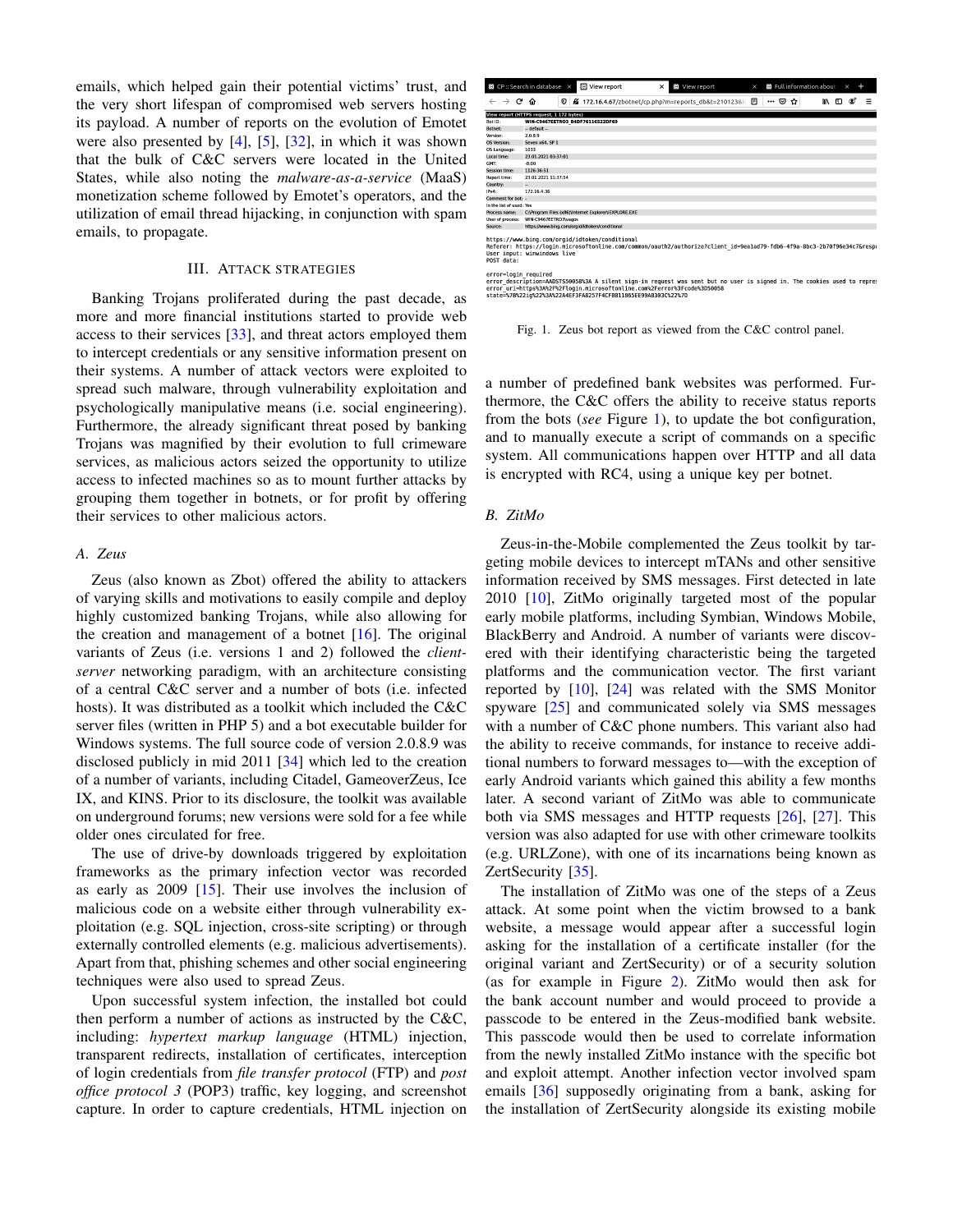

<span id="page-3-1"></span>Fig. 2. The three views of the second Android ZitMo variant.

banking application, while also providing detailed instructions on how to install third-party applications.

#### *C. Emotet*

Emotet originally started as a banking Trojan (then known as Geodo) with the ability to transparently sniff network traffic to intercept credentials sent to banking websites [\[29\]](#page-7-28). A few years later, it was converted from a banking Trojan to a modular platform capable of installing other malicious payloads, thus switching to a *malware-as-a-service* (MaaS) monetization scheme. It also had the ability to form organize its infected machines into botnets; up to the point of its infrastructure takedown, three separate C&C servers (with separate distribution campaigns, encryption keys, and so on) were operated, referred to as Epoch 1, Epoch 2, and Epoch 3. The complex structure, its rapid and near-constant evolution, along with the employment of multiple layers of obfuscation and other anti-analysis measures made its detection from antimalware solutions quite difficult, as information extracted from captured samples could be rendered obsolete in a short period of time [\[30\]](#page-7-29).

Customized batches of spam emails were used to spread the dropper, changing the content slightly to add randomness so as to avoid signature matching. The subject choice for these messages was characterized by [\[31\]](#page-7-30) as "the most mundane topics imaginable", hoping to increase the probability of a victim opening the document or following a link to download it. Emails were also sent to correspondents of the victim as responses to existing email threads (i.e. thread hijacking), to gain more credibility and propagate without raising suspicion. The dropper is in the form of either a Microsoft Office document with embedded macros, or sometimes downloaded from a link contained in a PDF file. Their content prompted the potential victim to disable security features against macro execution, by claiming technical problems displaying its contents. Emotet binaries were hosted on compromised web servers which were taken down within hours of their discovery [\[31\]](#page-7-30).

After the malicious document was opened and the system was successfully infected, the Emotet binary proceeded to collect information about the system and its user, while it also downloaded and installed the second-stage payload Information collection was performed through plugins, some of

which were existing freeware tools (e.g. NirSoft tools). Their functionality included, among others, the ability to extract email contacts from Outlook, and to scan for writable SMB file shares to propagate. The C&C server was contacted frequently for updates, further commands, or to send collected data. Most commonly, communications happened over HTTP requests by passing AES-encrypted data in the cookie field.

# IV. TECHNICAL DETAILS

<span id="page-3-0"></span>In the years after the abandonment of Zeus and the initial detection of Emotet, measures against malware were taken by computer manufacturers while antimalware solutions matured significantly. A more detailed description of the actions performed during the initial execution of each malware can provide a better understanding of the change in tactics employed by malware to successfully spread and evade detection.

## *A. Zeus*

Few differences were noted between Zeus version 2.0.6.5, presented by [\[16\]](#page-7-15), and version 2.0.8.9, used to test the IRS in Section [V.](#page-5-0) A bot executable assembled by version 2.0.8.9 of Zeus, upon its initial execution (by the victim, or by an exploited vulnerability), will proceed to unpack itself and create a new copy to a randomly-named folder under %AppData%. System information will be collected and command line arguments  $(-f, -i, -n, or -v)$  will be processed, while a 512-byte block from the .data segment will be decrypted using RC4—this block contains the flag differentiating the original bot executable from its copy. A unique mutex for the specific bot executable will be created, to avoid reinfection from the same botnet, while allowing for multiple botnets to infect the same user. The dropping routine of the original bot executable will be deobfuscated, using XOR operations and a 4-byte key from the aforementioned block, in addition, a new registry key with a random name will be created at HKCU\Software\Microsoft to store the bot configuration. In preparation for the final stage, a new 512-byte block will be assembled, storing information about the system, the specific infection, and the RC4 key used when communicating with the  $C&C$ —as defined by the botnet operator during the C&C server installation procedure. Finally, this block will be written on the .data segment of the copy, which is then named with a random name and executed.

This newly created file, which is set to be executed every time the system is booted, will delete the original bot executable, and will then proceed to determine whether it has been tampered, by comparing its decrypted 512-byte block with the results taken by repeating the block assembly routine. After the checks are done, the executable will inject its code to every process it has the rights to modify, hook a number of their API calls, and terminate. A number of system processes (e.g. taskhost.exe or explorer.exe) will also host a number of extra threads, for network communications, to download the configuration from the C&C, and to monitor the bot's registry keys.

The network communication patterns of Zeus (under normal operation) are relatively simple, as seen in Figure [3,](#page-4-0) with the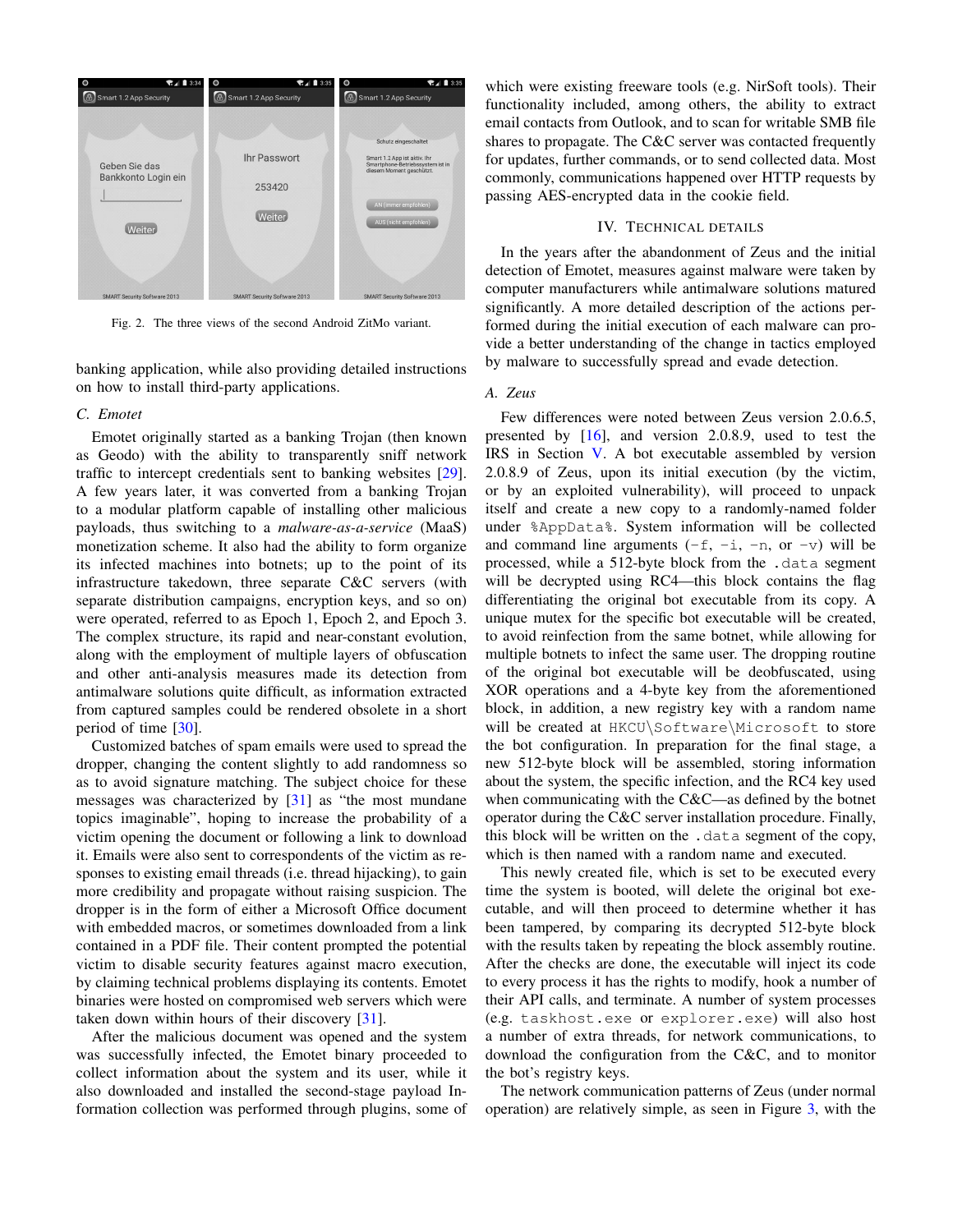

<span id="page-4-0"></span>Fig. 3. Communication patterns of the Zeus ver. 2.0.8.9.

bot communicating once with the C&C to receive the configuration file, and then performing periodic pings to the C&C for status updates. This configuration file, easily customizable by the botnet operator, includes links to critical files on the C&C server, and required information to perform HTML injection on the specified websites.

All exchanged data, including the configuration file itself, is obfuscated using XOR operations and then encrypted with RC4 [\[17\]](#page-7-16). A comment on this choice, made in the disclosed instruction manual<sup>[1](#page-4-1)</sup>, makes clear that the sole purpose of encryption is to avoid alerting network IDS systems, not data security nor protection against false information injection attacks. Furthermore, to avoid detection from signature-based antimalware solutions the bot executables of version 2 used randomization, both when creating the final bot executable (changing its hash value) and during operation. It was also common practice among botnet operators to pack the bot executables using a packer of their choice, in addition with the existing Zeus obfuscation processes [\[16\]](#page-7-15).

#### *B. ZitMo*

The second ZitMo variant presented here was analyzed by the authors and a Python C&C server was written to understand its communication patterns, as existing works on it and ZertSecurity do not provide many details. As demon-strated from the message flow presented in Figure [4](#page-4-2) (whose message contents are listed in Table [I\)](#page-4-3), the second Android ZitMo variant<sup>[2](#page-4-4)</sup> exhibits a relatively simple behavior. Only two requirements need to be fulfilled for the infection to be successful: all requested permissions<sup>[3](#page-4-5)</sup> must be granted, and the victim must complete steps #1–4.

Starting from the initial execution of ZitMo by the victim, the C&C receives a message with an empty login field, the victim's phone number, the device's *international mobile equipment identity* (IMEI) number (in the devid field), and the CRC32 value of the hardcoded C&C URLs (in the dd field). The server then, either responds with a new list of URLs (message #2), or with a message indicating that no changes



<span id="page-4-2"></span>Fig. 4. Communication patterns of the second Android ZitMo variant.

are necessary (message #6). The victim is prompted to input their bank account number which is reported back to the server (message #3), and is followed by an empty response (message #4). After this point, ZitMo will proceed to periodically ping the C&C for an updated list of URLs (message #5), on which the server will respond either negatively (message #7), or positively (message #2). The ping interval is set to 15 minutes.

All messages are encrypted with AES in ECB mode using a pre-shared key (0523850789a8cfed), common for most variants of ZitMo or ZertSecurity, and the message is padded with space characters. The encrypted message is finally encoded in Base64 and transmitted over HTTP. All valid C&C responses (for both HTTP and SMS communications) are terminated with &Sign28tepXXX, which as seen in message #4 is also the empty response. Settings are also stored in a text file at /data/data/com.guard.smart/cfg.txt, to be reloaded in case the device is rebooted.

# *C. Emotet*

The latest version of Emotet, as described in [\[5\]](#page-7-4), [\[32\]](#page-7-31), has many differences when compared to older versions, but its

TABLE I MESSAGES EXCHANGED BETWEEN ZITMO AND THE C&C.

<span id="page-4-3"></span>

| #              | Message                                                                                                   |
|----------------|-----------------------------------------------------------------------------------------------------------|
| 1              | services=timer&login=☎=+15555215554<br>&devid=358240051111110ⅆ=C80B059D&                                  |
| $\overline{c}$ | 0&http://172.17.0.1:8000/ss/app.php&Sign28tepXXX                                                          |
| 3              | services=login&login=123456789☎=<br>$+155552155546$ devid=3582400511111106                                |
| $\overline{4}$ | &Sign28tepXXX                                                                                             |
| 5              | services=timer&login=123456789☎=<br>+15555215554&devid=358240051111110ⅆ=ADFC7D64&                         |
| 6              | 1&Sign28tepXXX                                                                                            |
| 7              | services=sms&text=OTP+for+transaction<br>+%235356323274+is+163572.&number=3085550174<br>&login=123456789& |

<span id="page-4-1"></span><sup>&</sup>lt;sup>1</sup>A detailed manual for version 2.1.0.0 (last updated: Mar. 20, 2011) was posted in: pastehtml.com/view/1ego60e.html

<span id="page-4-4"></span><sup>&</sup>lt;sup>2</sup>The sample analyzed in this section was used on a URLZone campaign; no significant difference with other ZitMo samples (or ZertSecurity) was noted.

<span id="page-4-5"></span><sup>3</sup>These are: RECEIVE\_BOOT\_COMPLETED, READ\_PHONE\_STATE, ACCESS\_NETWORK\_STATE, INTERNET, RECEIVE\_SMS, SEND\_SMS, and WAKE\_LOCK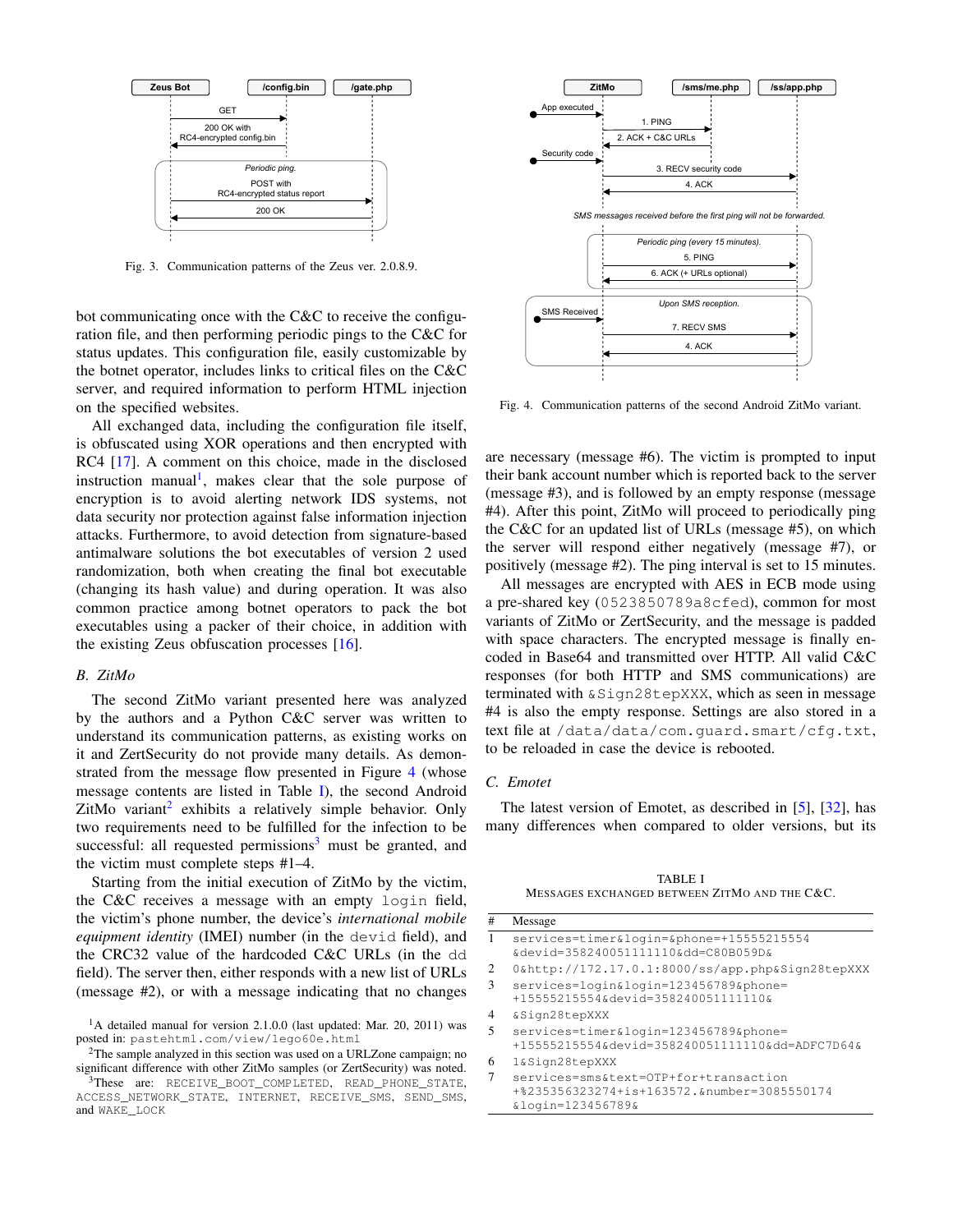basic behavior has not changed significantly—the reader is also encouraged to contrast the reports presented in Section [II.](#page-1-0) After the victim has downloaded the malicious Microsoft Office document, and with macro execution enabled (as prompted by the document itself), the attached *Visual Basic for Applications* (VBA) macro script will proceed to deobfuscate the second stage of the dropper, a PowerShell script which will then download the Emotet executable. Both scripts are obfuscated: the VBA script primarily uses dead code insertion and string construction techniques, to confuse inexperienced malware analysts and sandboxes, while the PowerShell script is assembled via string pattern replacement. As reported by [\[5\]](#page-7-4), the final deobfuscated VBA script is just 11 lines, from over 400 lines originally.

The downloaded Emotet executable contains the encrypted next stage in its .rsrc section, which in turn contains the loading routine (as the pointer to the newly-decrypted contents will be called as a function pointer) and the executable of the next stage. The decrypted executable will run through the loaded DLLs of its parent process to load its required functions, by matching them to a list of custom-made hashes (produced from the library and function names). Afterwards, this decrypted executable will proceed to unpack the final Emotet payload.

The final payload exhibits different behavior depending on its file timestamp. If it determines that it runs for the first time, either because it is dropped during the initial infection, or because it has been updated, it will proceed to clear any existing registry keys, move itself to the desired path (as specified by its input arguments, or to a random one otherwise), and will modify its timestamp to an older date. Differently, it will proceed to create a thread to monitor its executable filename, and its communications with the C&C will begin. Upon successful contact, a new autorun registry key will be created and the desired payloads will be executed. This executable uses a number of obfuscation techniques as well, most notably string obfuscation using XOR operations and a 4-byte key, and control flow graph flattening—as its code is structured in if-else blocks contained inside a large while loop (i.e. the dispatcher), whose context is a variable updated at the end of each internal block. C&C communications, on most Emotet versions, use a two-layer encryption scheme, in which the entire message (payload and headers) is encrypted with a hadcoded RSA public key (different per Epoch), while its payload contents are encrypted with an AES-128 key generated by the Emotet executable and shared with the C&C during initial contact.

## V. EXPERIMENTAL RESULTS

<span id="page-5-0"></span>To combat these malware threats, in addition to others targeting different attack vectors and systems, a multi-level approach to network security is required, to combine both hostbased and network-based solutions. For the latter, a number of approaches to network security modeling and attack mitigation have been proposed. These approaches, implemented by IRS solutions, aim to mitigate unknown or sophisticated attacks targeting their protected network. By modeling and assessing the network security state, which is updated by alerts produced by network IDS solutions (both signature-based and AI-based), IRS solutions are able to choose the most optimal and effective mitigation actions to respond to cyber attacks.

## *A. Intelligent intrusion response system (iIRS)*

To assess the success of IRS solutions against malware threats, the *intelligent intrusion detection system* (iIRS) presented in [\[37\]](#page-7-36), [\[38\]](#page-7-37) has been tested on a network with a Zeusinfected Windows host present. This system is based upon a graph-based GNSM of the network, the *Bayesian attack graph* (BAG) form, which allows for the application of probabilistic cyber attack models.

Information retrieved from the network router and Nmap scans (with the Vulners NSE plugin<sup>[4](#page-5-1)</sup>) is used to generate Datalog tuples for the *Multi-host, Multi-stage Vulnerability Analysis Language* (MulVAL) reasoning engine [\[39\]](#page-7-38), whose output is then mapped to the underlying BAG model. The MulVAL-produced *logical attack graph* (LAG) is comprised by three types of nodes: OR & LEAF nodes representing possible states of the network devices (e.g. access relations, or vulnerabilities), that is, capabilities an attacker may acquire; and AND nodes representing conjunctive relations between OR & LEAF nodes. Edges represent directed transitions from a number of precondition states to a number of post-condition states. When mapped to a BAG, nodes can be seen as random variables connected in pairs via conditional dependencies.

Furthermore, to defend against network attacks, the game theoretic approach presented in [\[40\]](#page-7-39), based on a discretetime *partially observable Markov decision process* (POMDP), is used to calculate the optimal mitigation action based on the system's belief about the network state. This belief is expressed by assigning a probability of exploitation to all OR & LEAF nodes of the BAG (i.e. the security conditions), and is updated by matching IDS alerts to their respective AND nodes (i.e. exploits). Three matching levels were implemented and used in cascading order: the most specific matched an IP address, a hostname, a network port and protocol; the next one matched everything except for the port; whereas the least specific one only matched an IP address and hostname.

The POMDP model implemented by the iIRS considers an attacker aiming to exploit system vulnerabilities to reach a goal state, and a defender attempting to prevent the attacker's progression. The only action a defender can take, in this version of the iIRS, is to deploy iptables firewall rules either blocking a specific connection between two network hosts (specific rules), or all connections originating from a specific host (general rules) [\[38\]](#page-7-37).

## *B. Simulation setup and attack scenario*

The scenario under which the iIRS was tested involved the infection of a Windows host with a Zeus ver. 2.0.8.9 bot, and its successful communication with a C&C server positioned outside of the local network—Figure [1](#page-2-1) was captured during the execution of this scenario. Two variations of this scenario were performed: one starting from the initial infection step,

<span id="page-5-1"></span><sup>4</sup>github.com/vulnersCom/nmap-vulners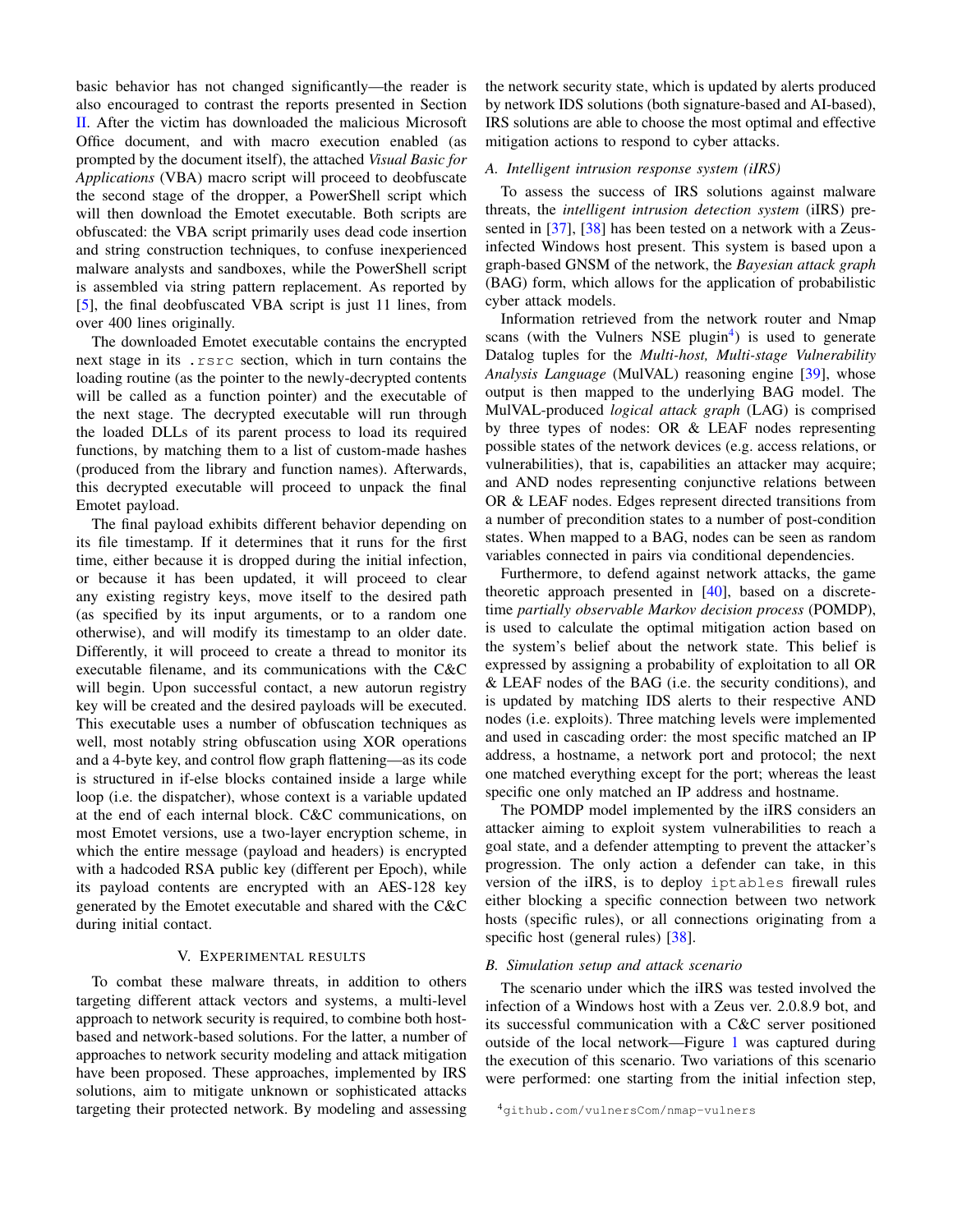at the moment the targeted Windows machine downloads the bot executable; and one starting from the introduction of an already infected Windows machine to the network.

Testing was performed on a virtualized network consisting of two sub-networks (one internal, one external) and one gateway router. For this scenario only three out of the eight machines were involved:

- The gateway router, which hosts the network discovery tools, is responsible to enforce the firewall rules, and hosts a Suricata IDS instance—located at 192.168.0.1 internally and 172.16.4.36 externally.
- The Windows 7 SP1 host—located at 192.168.0.17.
- The Zeus C&C Ubuntu host—located at 172.16.4.67.

In this configuration, the iIRS was hosted on a machine located inside the gateway's local network, at an address range ignored by the network discovery tools and the IDS. The gateway's network discovery tools provided all necessary network topology information for the generation of the GNSM, while the IDS instance generated alerts based on known malicious traffic pattern matching.

# *C. Detection and mitigation*

A number of alerts were expected to be received during testing, for both variations, as signatures exist for both the bot executable and its traffic patterns (as presented in Figure [3\)](#page-4-0); in addition with the existence of more general signatures which may also apply.

During the first scenario variation, starting from the initial infection, seven alerts were generated immediately when the bot executable was transferred through the gateway—five were signature matches<sup>[5](#page-6-1)</sup> (2011967, 2016141, 2019714, 2018959, and 2021076), while two were informative about the file and its related HTTP communications. During the second scenario variation, with the machine already successfully infected, During the second variation, with the bot already attempting to communicate with the C&C, seventeen alerts were generated upon the first communication attempt—eleven were signature matches (2016858, 2017930, 2019141, 2022986, and 2018358 twice; 2016173 once), while six were informative about the gate.php requests.

In both variations, in response to the received alerts the following general rules were selected:

iptables -A INPUT -s 192.168.0.17 -j DROP iptables -A OUTPUT -s 192.168.0.17 -j DROP

These rules, blocking all communications originating from the infected Windows machine, were chosen as it was not possible for the resulting GNSM to model the ports opened after its generation. These were, the port opened by the victim's browser to download the bot executable (for the first variation), and the constantly changing ports opened by the bot to communicate with the C&C (for the second variation).

# *D. Future work*

As demonstrated from the previous sections, with the exception of the single-purpose ZitMo, both Zeus and Emotet exhibit a number of common behavioral patterns:

- Appropriately complex obfuscation techniques are used against automated analysis tools and to cause significant delays to reverse engineering efforts.
- Randomization is used to bypass signature-based antimalware solutions installed on infected systems, and to cause uncertainty to network IDS solutions.
- Communication with their respective C&Cs happens through common networking protocols (e.g. HTTP), using encryption to avoid detection by signature-based network IDS solutions.

The last two points are most important for network-based IRS solutions. Randomization needs to be taken into account, as it may cause advanced IDS systems to produce noisy alerts (i.e. with an unacceptable number of false alerts), thus rendering their usage difficult or even impossible. Network traffic obfuscation techniques, if used properly, can hinder the work of IRS solutions as well, by rendering existing signatures unusable and making the creation of new ones significantly harder with every new malware variant.

In future works, mobile devices, targeted by malware like ZitMo, and more complex malware like Emotet, should be tested with the existing iIRS implementation, to discover areas on which its models are lacking. Improvements to the GNSM generation process need to be made in order to reflect the state of the network in real time, or at least to reflect the changes made between two discrete time steps of the POMDP—as indicated by the inability of the iIRS to target the specific port on which the bot communicates. Moreover, integration with more advanced network IDS solutions, for instance with anomaly detection or AI-based systems, must be considered to ensure that the iIRS is able to deal with novel and rapidly evolving threats—as seen with the very short life of Emotet's hosting servers [\[31\]](#page-7-30), and its multitude of payload configurations.

## VI. CONCLUSION

<span id="page-6-0"></span>To track the evolution of banking Trojans during the last decade, two representative examples from the beginning and the end of the past decade were presented. Both Zeus (along with its mobile companion ZitMo) and Emotet were developed with the same aim, to intercept credentials and sensitive information related to financial transactions, but evolved in entirely different directions. After the disclosure of its source code Zeus spawned a number of more successful variants and was ultimately abandoned, having served its purpose. On the other hand, Emotet evolved rapidly and pivoted to monetizing its access to infected machines to other malicious actors.

Three common behavioral patterns were identified: 1) use of obfuscation techniques to bypass automated analysis tools and delay manual analysis efforts, 2) use of randomization on various places to bypass signature-based antimalware solutions, and 3) use of common networking protocols to communicate through encrypted messages with their C&C server. The last

<span id="page-6-1"></span><sup>5</sup>On the Emerging Threats rule set: doc.emergingthreats.net